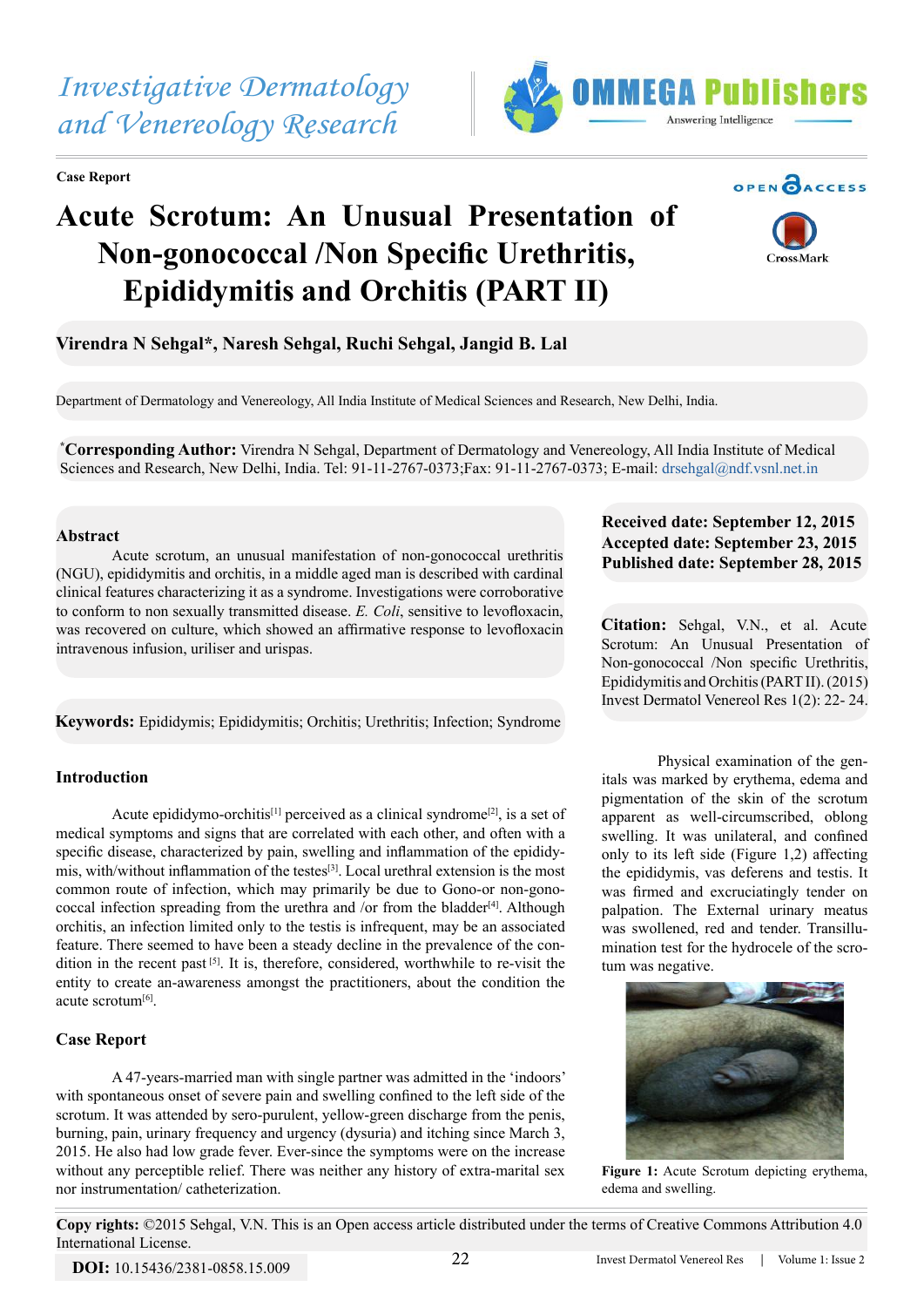



**Figure 2:** Acute Scrotum displaying erythema, edema and swelling of the scrotum skin confined to left side.

#### **Investigations**

Gram-stained smear prepared from urethral discharge from urethra was negative for gram-negative intra-and extra cellular diplococci, the Neisseria gonorrhoeae. Venereal disease research laboratory (VDRL) test was non-reactive. Human immunodeficiency virus (HIV) was negative.

#### **Culture and Sensitivity**

*Escherichia Coli* (*E.Coli*) was recovered from the urethral discharge / urine examination on culture on LB broth (Sigma-Aldrich). It was found to be sensitive to Co-trimoxazole, chloramphenicol, tetracycline, nitrofurantoin, Levofloxacin, azithromycin, amikacin, ceftizoxime, piperacillin/tazobactum and imipenem. Culture for Chlamydia trachomatis did not yield any growth on transport media.

## **Ultrasonography**[7]

High resolution ultrasonography of the testis was performed to evaluate its status, using high frequency 11Mhz (Mega-HertZ) linear probe; the left testis was normal in size, shape and echo-pattern. Loculated fluid was seen in tunica vaginalis with multiple thin septations. Left spermatic cord was thickened and heterogeneous. Increased vascularity was conspicuous (funiculitis). Left epididmymis size was enlarged, hypo-echoic with increased vascularity. No evidence of dilated veins was seen. Right testis was normal.

#### **Treatment**

Levofloxacin (Levotas) 0.5 % W/v in 500 mg/100 ml infusion by slow intravenous (I.V) infusion, BDS, twice daily for ten injections spread over period of 5 days. This treatment was supplemented by oral administration of uriliser (Citric acid/ sodium citrate and potassium citrate) 5 ml twice a day, and urispas (Flavoxate HCl) in dosage of 200 mg twice a day for 5 days. The response to the treatment was evident by slow regression of symptoms and signs during the follow- up period.

# **Discussion**

Epididymo-orchitis is a well-recognized complication of NGU in men $^{[1-3]}$ . It is a combination of epididymitis and orchitis. The former is an inflammation of the epididymis, along coiled tube in the testicles that helps store, and transport sperms, while the latter is an inflammation of the testis. It affects fewer than 1 in 100 men with NGU. Nevertheless, acute scrotum $[6]$  is one of the dreaded emergencies in practice<sup>[4]</sup>. The case under review documents its presenting clinical features, which are required to be addressed expeditiously to alleviate patient's suffering. Furthermore, emergency evaluation of the patient presenting with acute scrotum using bedside Ultrasonography is imperative. Torsion of testis, hernia, hydrocele, varicocele and genital elephantiasis[8] should be considered and excluded accordingly. It is, therefore, relevant to recall anatomy of the male genitals<sup>[9]</sup> including the scrotum at this point in time through sketch (Figure 3) which should prove informative to comprehend the entity, complications and its ultimate management.



**Figure 3:** Anatomy of male genitals.

Infection of the urinary tract in men over 35 years is most often due to Gram-negative enteric organisms, *E.Coli* and *Pseudomonas*, specific risk factors being recent instrumentation or catheterization,[4,10,11] whereas infection in men below 35 years of age is due to *Chlamydia trachomatis* and *Neisseria gonorrhoeae*, the sexually transmitted pathogens. There may be an overlap between the two, warranting recording of sexual history thoroughly. *E. Coli* was the offending organism in the present case. The management of such cases should take cognizance of guidelines Centers for disease control<sup>[12]</sup>.

Their periodic updates are invaluable, and should form a part component of treatment strategies, which take into account changing pattern of the disease from time to time.